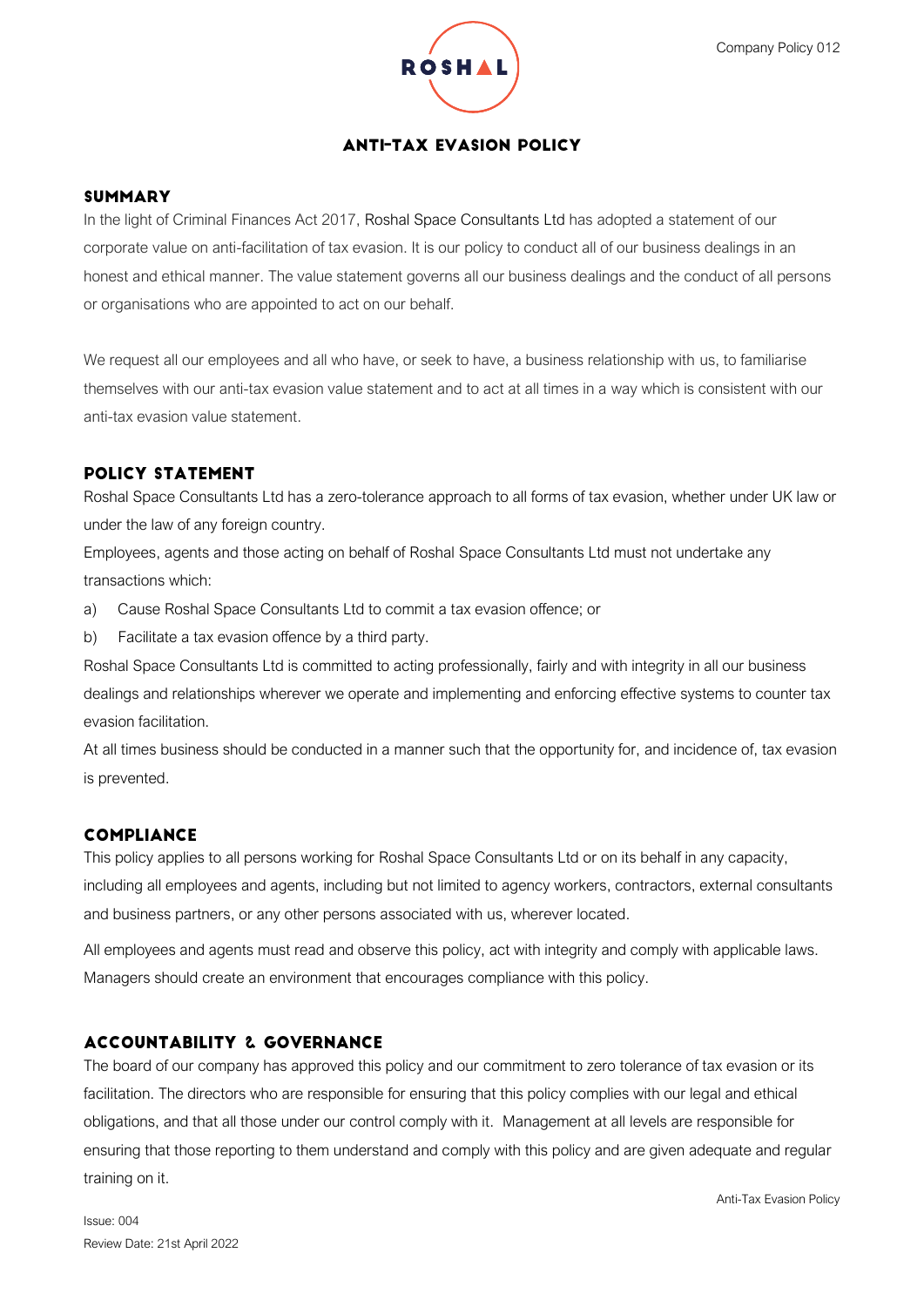

### **Directors**

R J Watson, Chairman and CEO C Parsons, Managing Director F Watson, Marketing and New Business Director

# WHAT IS THE FACILITATION OF TAX EVASION?

For the purposes of this policy:

- Associates includes company contractors or an agent of the Company (other than a contractor) who is acting in the capacity of an agent, or any person who performs services for and on behalf of the Company who is acting in the capacity of a person or business performing such services.
- Tax Evasion means an offence of cheating the public revenue or fraudulently evading UK tax, and is a criminal offence. The offence requires an element of fraud, which means there must be deliberate action, or omission with dishonest intent.
- Foreign Tax Evasion means evading tax in a foreign country, provided that the conduct is an offence in that country and would be a criminal offence if committed in the UK. As with tax evasion, the element of fraud means there must be deliberate action, or omission with dishonest intent.
- Tax Evasion Facilitation means being knowingly concerned in, or taking steps with a view to, the fraudulent evasion of tax (whether UK tax or tax in a foreign country by another person, or aiding, abetting, counselling or procuring the commission of that offence. Tax evasion facilitation is a criminal offence, where it is done deliberately and dishonestly.
- Tax evasion is not the same as tax avoidance or tax planning. Tax evasion involves deliberate and dishonest conduct. Tax avoidance is not illegal and involves taking steps, within the law, to minimise tax payable (or maximise tax reliefs).
- Tax means all forms of UK taxation, including but not limited to corporation tax, income tax, value added tax, stamp duty, stamp duty land tax, national insurance contributions (and their equivalents in any non-UK jurisdiction) and includes duty and any other form of taxation (however described).

## **EMPLOYEE RESPONSIBILITIES**

Our code of conduct sets the standards of behaviour we expect all employees to adhere to. Our employees have a responsibility to take reasonable action to prevent harm to Roshal Space Consultants Ltd, and we hold our employees accountable for their actions and omissions. Any actions that breach the Criminal Finances Act and the tax laws of wherever we operate brings harm to Roshal Space Consultants Ltd and will not be tolerated.

You are responsible for properly following Roshal Space Consultants Ltd policies and procedures. These should generally ensure that all taxes are properly paid. If you are ever asked by anyone either inside or outside our company to go outside our standard procedures, this should be reported without delay, as someone may be attempting to evade tax.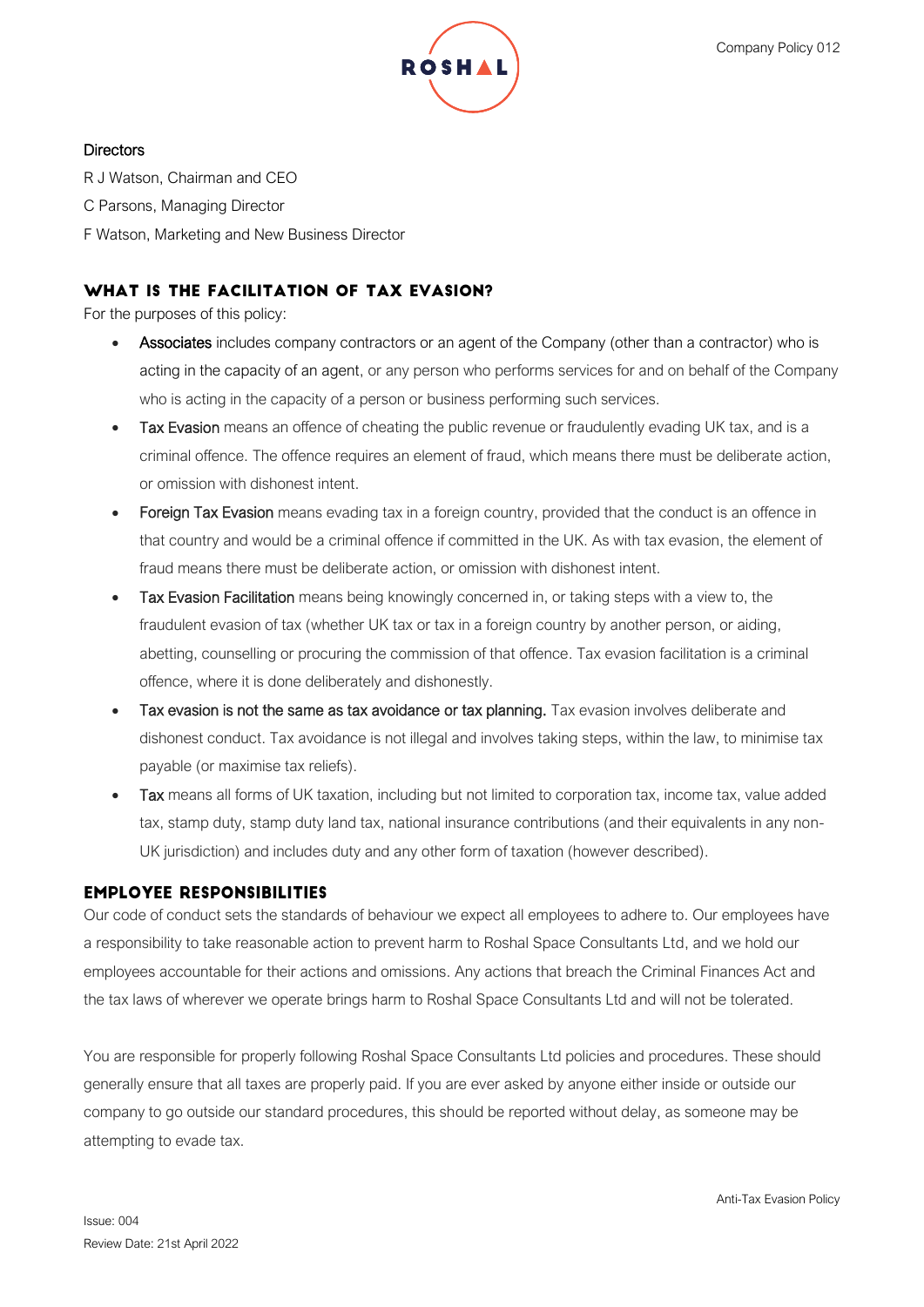

Any employee who has any concerns relating to any potential breach of this policy must immediately follow our whistleblowing policy and report the matter without delay.

# **COMMUNICATION AND UNDERSTANDING**

All employees must familiarise themselves with our prevention of tax evasion policy and ensure they have the appropriate level of knowledge for their specific roles. All employees must take into account tax evasion-focused communications from senior management and be aware of the latest internal information regarding prevention of tax evasion.

## **OUR RISK ASSESSMENT**

Our risk assessment, set out in the following section covers the categories of business operations we are involved in where there is a risk of tax evasion.

High risk areas for our business include:

- Accounts payable
- Accounts receivable
- Payment to contractors

The key factors which may increase risk include:

• Cash transactions

#### Accounts Payable

- Only contract with businesses which have good reputations.
- Ensure all information on an invoice is correct and as expected.
- Have the full contact details of the supplier and ensure it matches to where the payment is being made.
- Specify in contacts that VAT and other sales taxes must be added to invoices and have written reasons why such added taxes are not required.
- Do not pay suppliers in cash. If cash payments must be made, ensure they are properly invoiced and a receipt is supplied.

#### Accounts Receivable

- Ensure correct procedures are followed.
- Do not process off-system invoices.
- Ensure all invoices have the correct VAT coding.

#### **Contractors**

- Any wage payments outside of payroll must be expressly approved.
- Where tax is required to be deducted at the source this must be done.
- Payments to contractors should only be made in strict accordance with company policies.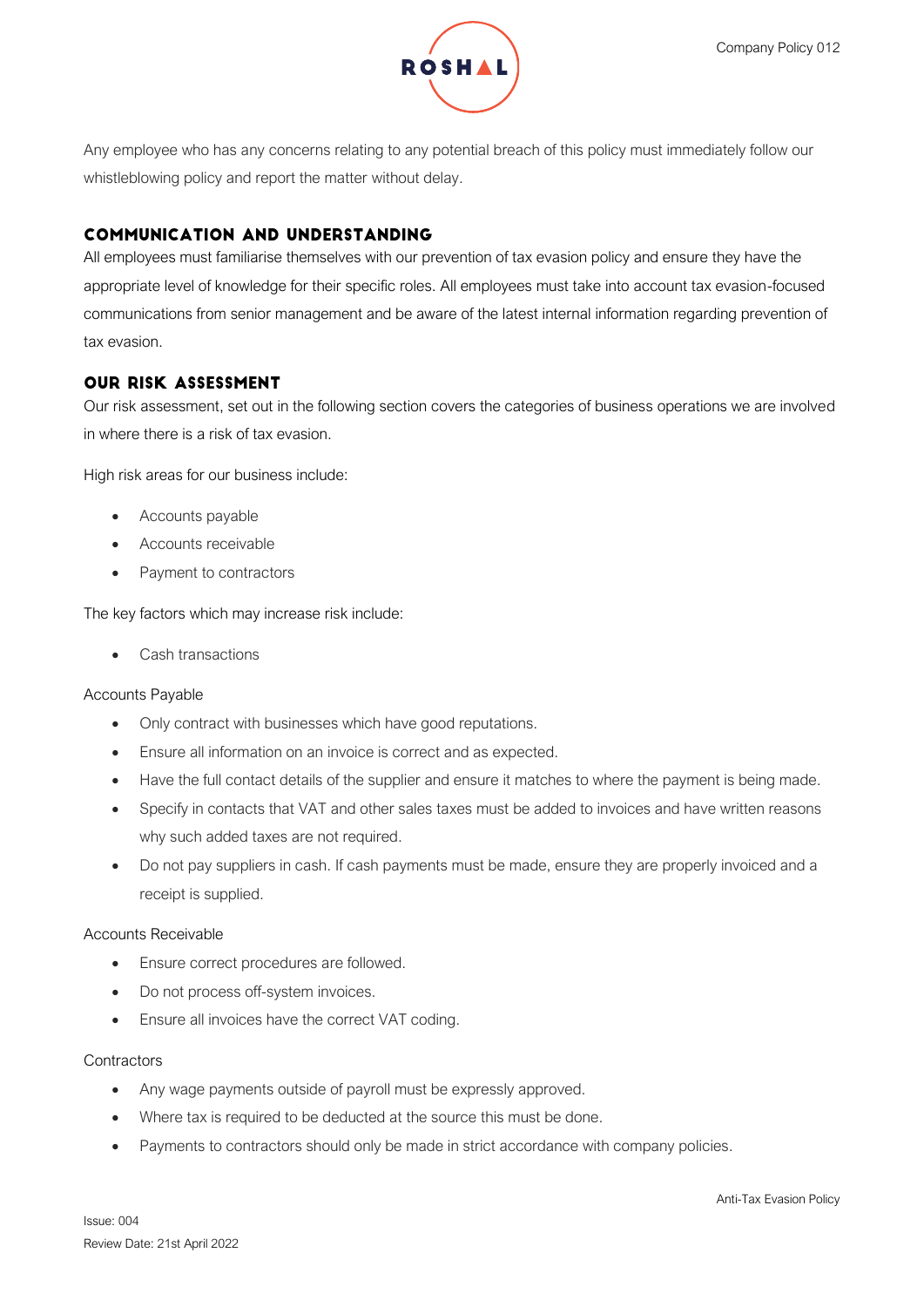

- Cash payments should not be made. If they are, invoices and receipts must be present.
- Any tax related withholdings must be deducted and recorded.
- Payments without deductions should only be made if there is a reasonable expectation that the recipient will meet their tax obligations.

## **OUR CLIENTS**

Roshal Space Consultants Ltd is committed to the following principles:

- Our relationship with our clients is built on honesty, integrity, mutual trust and a commitment to professionalism.
- Our clients expect us to give the best possible advice and work in their best possible interest.
- Tax evasion is antithetical to who we are as a company and goes against every fibre of our dedication to professionalism in our business.
- We firmly believe that any action which would breach tax laws or the Criminal Finances Act is not in the best interest of our clients.
- Neither our company or any person associated with our business will provide a service to a client which would result in a breach of the Criminal Finances Act, either for Roshal Space Consultants Ltd or our client.
- We do not condone or support tax evasion and we will not facilitate, or in any way assist our clients to commit tax evasion offences.
- We will not support or work with clients who seek to criminally evade taxes.

# **HOW TO RAISE A CONCERN**

Our Whistle Blowing Policy (Refer to Employee Handbook, Paragraph 14 Public Interest Disclosure) Any employee who suspects any action whatsoever connected with our business which they feel may be involved with Tax Evasion may report their suspicions in the first place to their line manager who will then have a duty to escalate the report to Director level.

The "whistleblowing" employee will suffer no detriment whatsoever with regards to their employment within our company as a result of their "whistleblowing" action.

## **OUR COMMITMENT**

Roshal Space Consultants Ltd is committed to the following principles:

- Our business is carried out fairly, honestly, and openly in every part of our work.
- Our values inform everything we do.
- We will never sell any product or service where we know or suspect that any aspect of the transaction is being misused, abused or otherwise corrupted for the purposes of tax evasion.
- We will never buy any product or service from any supplier where it is known or suspected that any aspect of the transaction is being misused, abused or otherwise corrupted for the purposes of tax evasion.